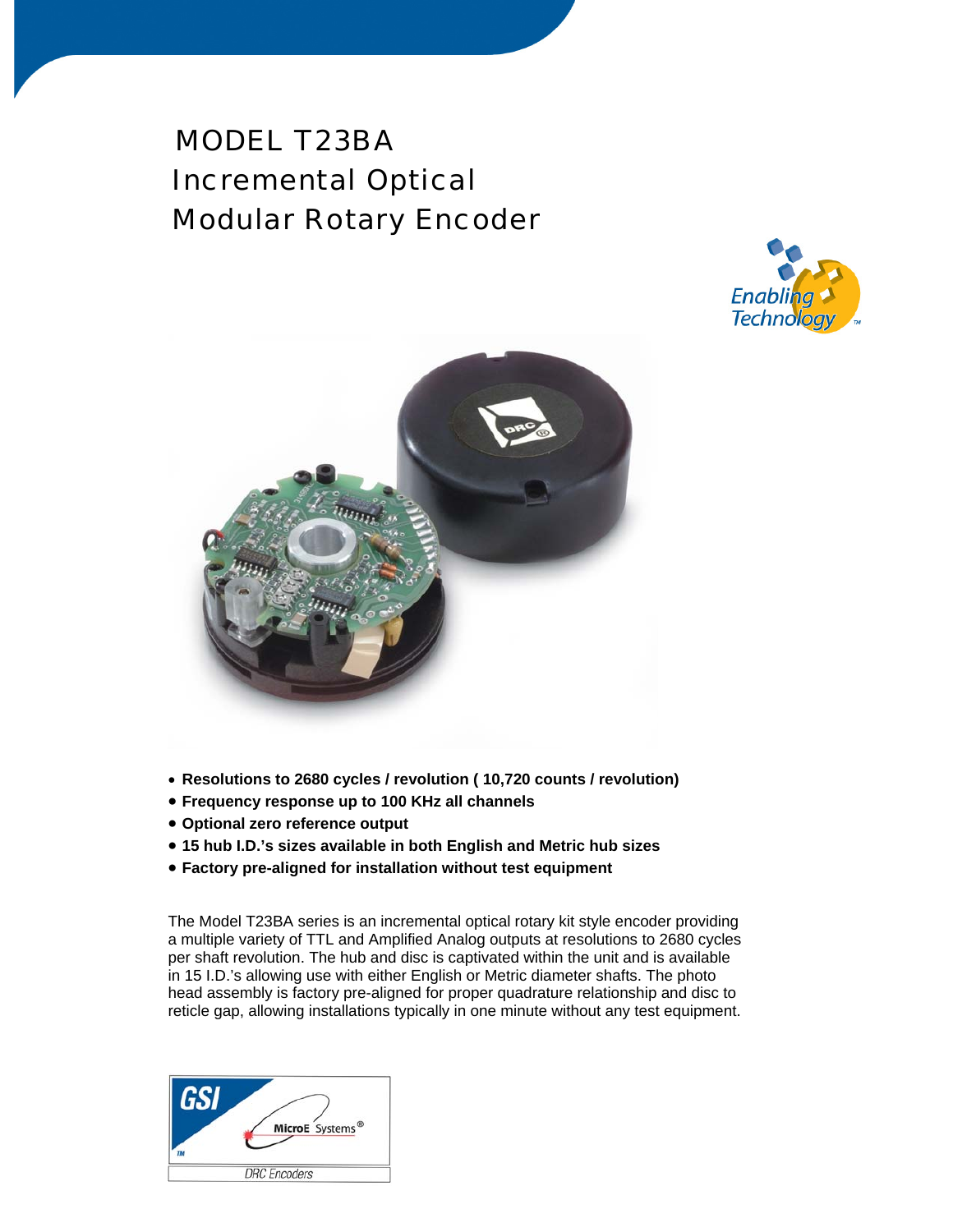## T23BA SPECIFICATIONS

#### ELECTRICAL

| Resolution range:     | Up to 2680 cycles per shaft revolution, (10720 counts after quadrature).           |  |
|-----------------------|------------------------------------------------------------------------------------|--|
| Light source:         | Gallium aluminum arsenide L.E.D. rated @ 100,000 Hrs. MTBF (mfg's spec).           |  |
| Light sensor:         | Photodiodes.                                                                       |  |
| Excitation voltage:   | $+5$ Vdc. $\pm$ 5%.                                                                |  |
| Output format:        | Two count channels (A & B) in phase quadrature with an optional ZR output.         |  |
| Quadrature:           | $90^\circ \pm 22.5^\circ$ (at 10 KHz output frequency).                            |  |
| Symmetry:             | $180^\circ \pm 18^\circ$ (at 10 KHz output frequency).                             |  |
| Rise and fall time:   | 1 microsecond max. into 1,000pf load capacitance.                                  |  |
| Frequency response:   | DC to 100 KHz max.                                                                 |  |
| Zero reference width: | 1± 1/2 cycle, 1/4 cycle or 1/2 cycle gated, depending on electronic configuration. |  |
| ZR alignment:         | Full cycle: Center of ZR aligns between 90° and 180° of channel A.                 |  |
|                       | 1/2 cycle aligns with negative transition of channel B.                            |  |
|                       | 1/4 cycle aligns with both A & B high.                                             |  |
| Phase sense:          | Channel A leads Channel B for counterclockwise rotation of the shaft,              |  |
|                       | as viewed from the cover side of the unit.                                         |  |
| Wire Type:            | Units with loose wires 26 AWG.                                                     |  |
|                       | Units with shielded cable 26 AWG wires with an overall shielded PVC jacket.        |  |

### MECHANICAL

| Moment of inertia:              | 1 x 10 <sup>-4</sup> oz. In. sec $^{2}$ .                     |
|---------------------------------|---------------------------------------------------------------|
| Max. acceleration:              | $5 \times 10^5$ Radian / sec <sup>2</sup> .                   |
| Min. shaft length:              | 0.625 inch. (15.9mm).                                         |
| Hub I.D. tolerance:             | Nominal +.0002" to +.0005"                                    |
| Weight:                         | 2 oz. typical.                                                |
| Shaft perpendicularity:         |                                                               |
| to mounting surface:            | 0.002" T.I.R.                                                 |
| Max. shaft run-out:             | 0.001" T.I.R.                                                 |
| Max. shaft axial play rotating: | $0.002"$ T.I.R.                                               |
| Nominal gap setting:            | Factory set (0.003").                                         |
| Mounting hardware:              | If the 1.812" (46mm) bolt circle is used, #2-56, #4-40, or M2 |

#### ENVIRONMENTAL

| Humidity:<br>To 98% R.H. (non-condensing). | Shock:<br>50 G for 11 millisecond duration.<br>Vibration:<br>20 Hz to 2000 Hz @ 5 G. | Operating temperature:<br>Standard -0°C to +70°C ( $+32$ ° to +158°F).<br>Storage temperature range:<br>-25°C to +90°C ( $-13$ °C to +194°F). |
|--------------------------------------------|--------------------------------------------------------------------------------------|-----------------------------------------------------------------------------------------------------------------------------------------------|
|--------------------------------------------|--------------------------------------------------------------------------------------|-----------------------------------------------------------------------------------------------------------------------------------------------|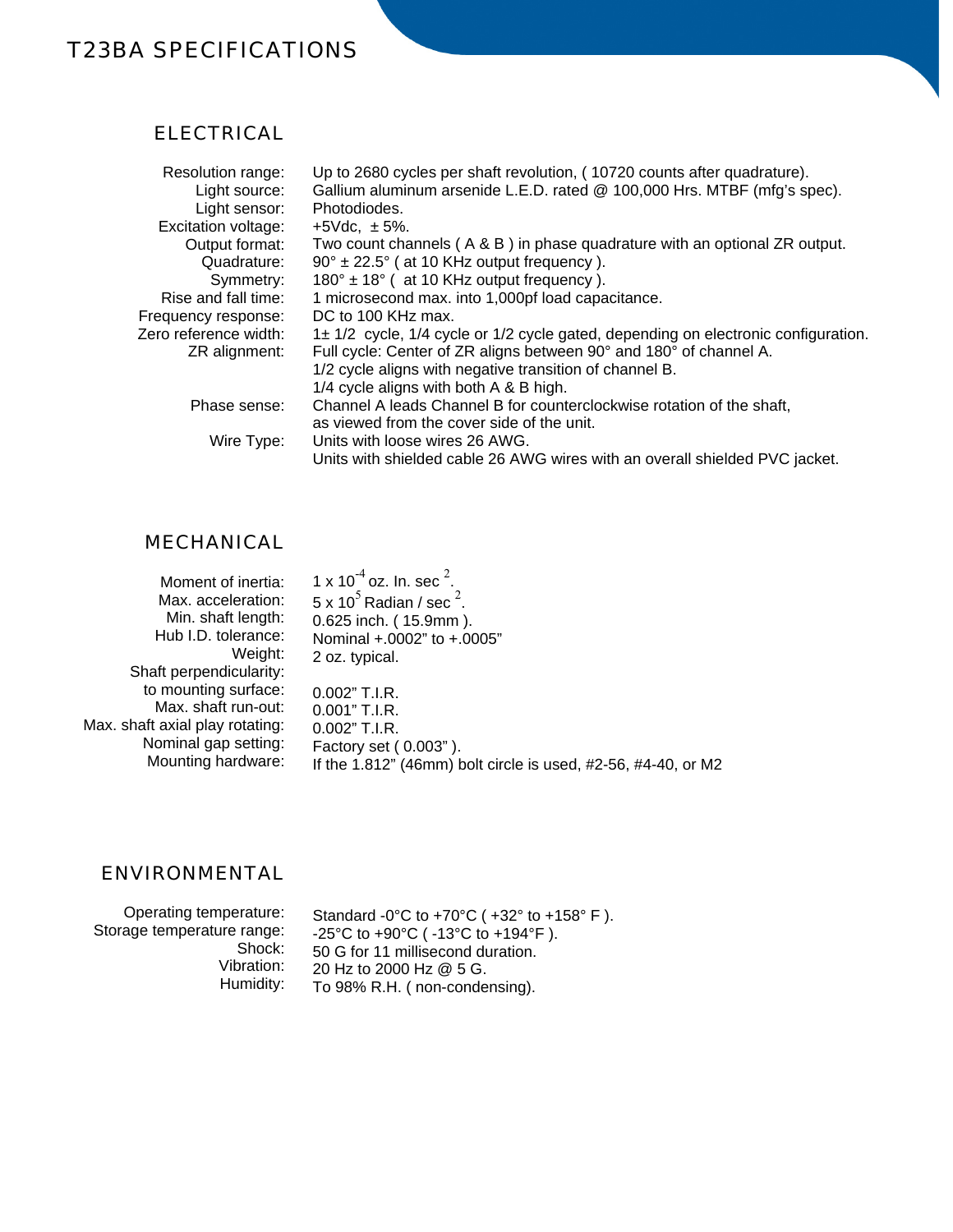



| <b>TABLE 1</b>                |                                    |              |  |  |  |  |
|-------------------------------|------------------------------------|--------------|--|--|--|--|
| <b>ELECTRICAL CONNECTIONS</b> |                                    |              |  |  |  |  |
| <b>FUNCTION</b>               | <b>LOOSE WIRES OR CABLE COLORS</b> |              |  |  |  |  |
| CHANNEL A+                    | Orange                             | Orange       |  |  |  |  |
| <b>CHANNEL A-</b>             | N/A                                | Green        |  |  |  |  |
| CHANNEL B+                    | Yellow                             | Yellow       |  |  |  |  |
| <b>CHANNEL B-</b>             | N/A                                | Blue         |  |  |  |  |
| CHANNEL ZR+                   | Gray                               | N/A          |  |  |  |  |
| +5VDC                         | Red                                | Red          |  |  |  |  |
| <b>COMMON</b>                 | <b>Black</b>                       | <b>Black</b> |  |  |  |  |
| CHANNEL GZ+                   | N/A                                | Brown        |  |  |  |  |
| <b>CHANNEL GZ-</b>            | N/A                                | Gray         |  |  |  |  |
|                               |                                    |              |  |  |  |  |



MicroE Systems • 125 Middlesex Turnpike • Bedford, MA 01730 USA www.microesys.com ▪ info@microesys.com ▪ Tel: [781] 266-5700 ▪ Fax: [781] 266-5112